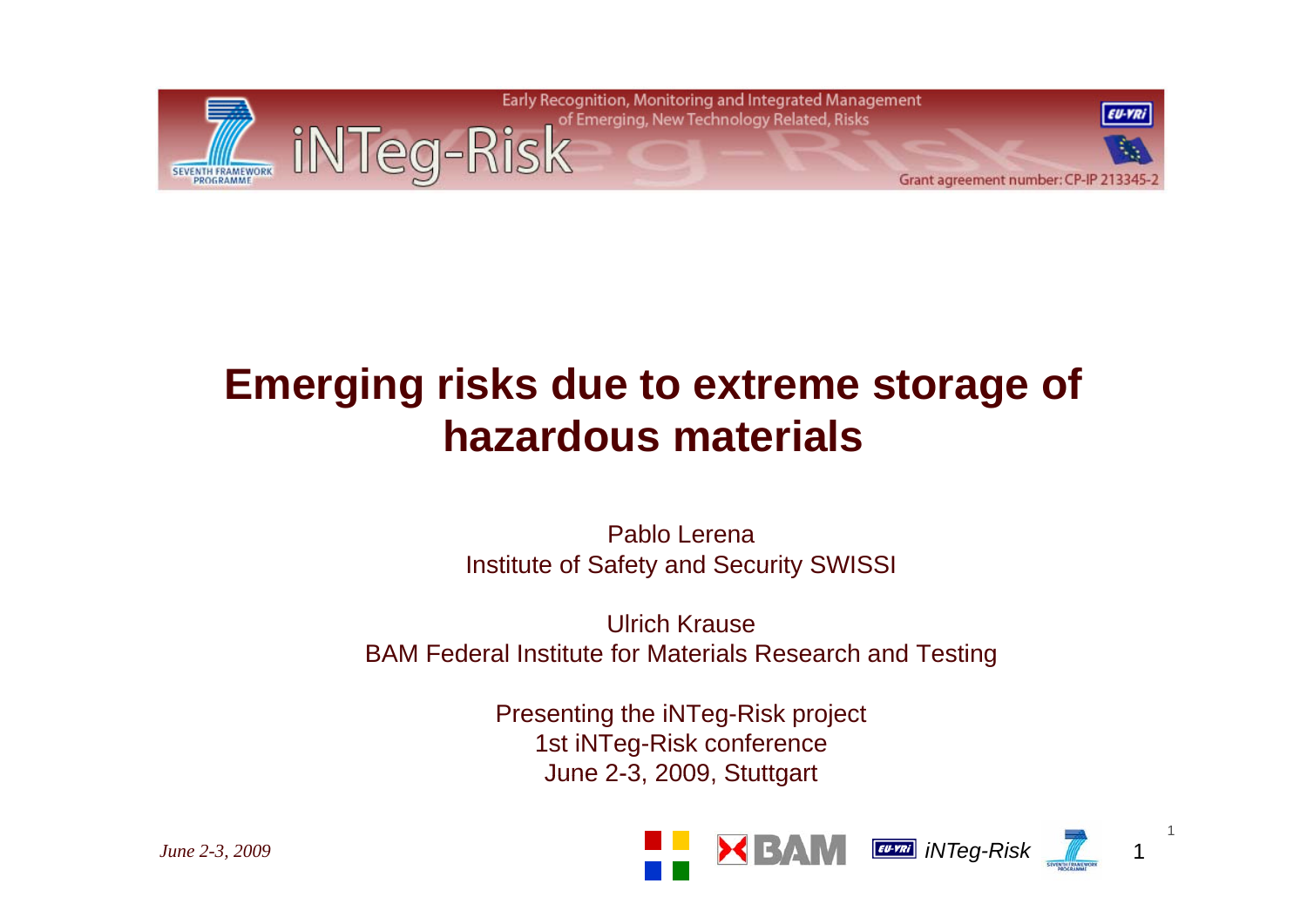T1.3.2: B2: Emerging risks related to advanced storage technologies for hazardous materials

basic description:

- What are the new challenges in storage processes?
- What are the emerging risks?
- What are the risk assessment procedures now?
- What will be new in risk assessment and safety solutions?

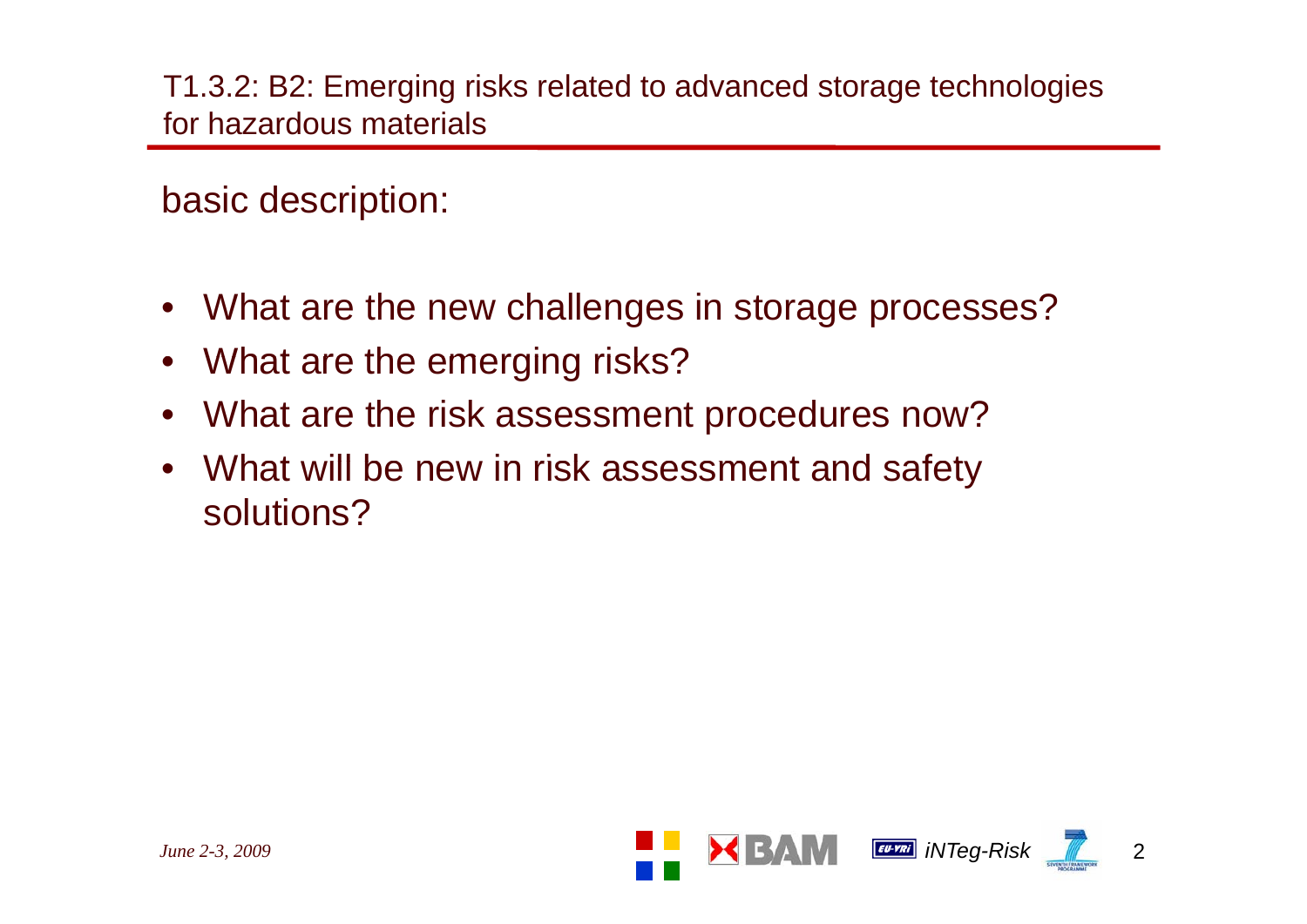$\blacktriangleright$ Distributed storage of "new" energy carriers (H<sub>2</sub>, LNG)

- $\triangleright$ Storage of large masses of CO $_2$
- $\triangleright$ New storage technologies for fossile fuels (e.g. > 10<sup>5</sup> t of coal)
- ¾Underground storage of potentially chemically active materials
- ¾Underground storage of radioactive materials

>Above-ground storage of chemically active wastes and recycling materials

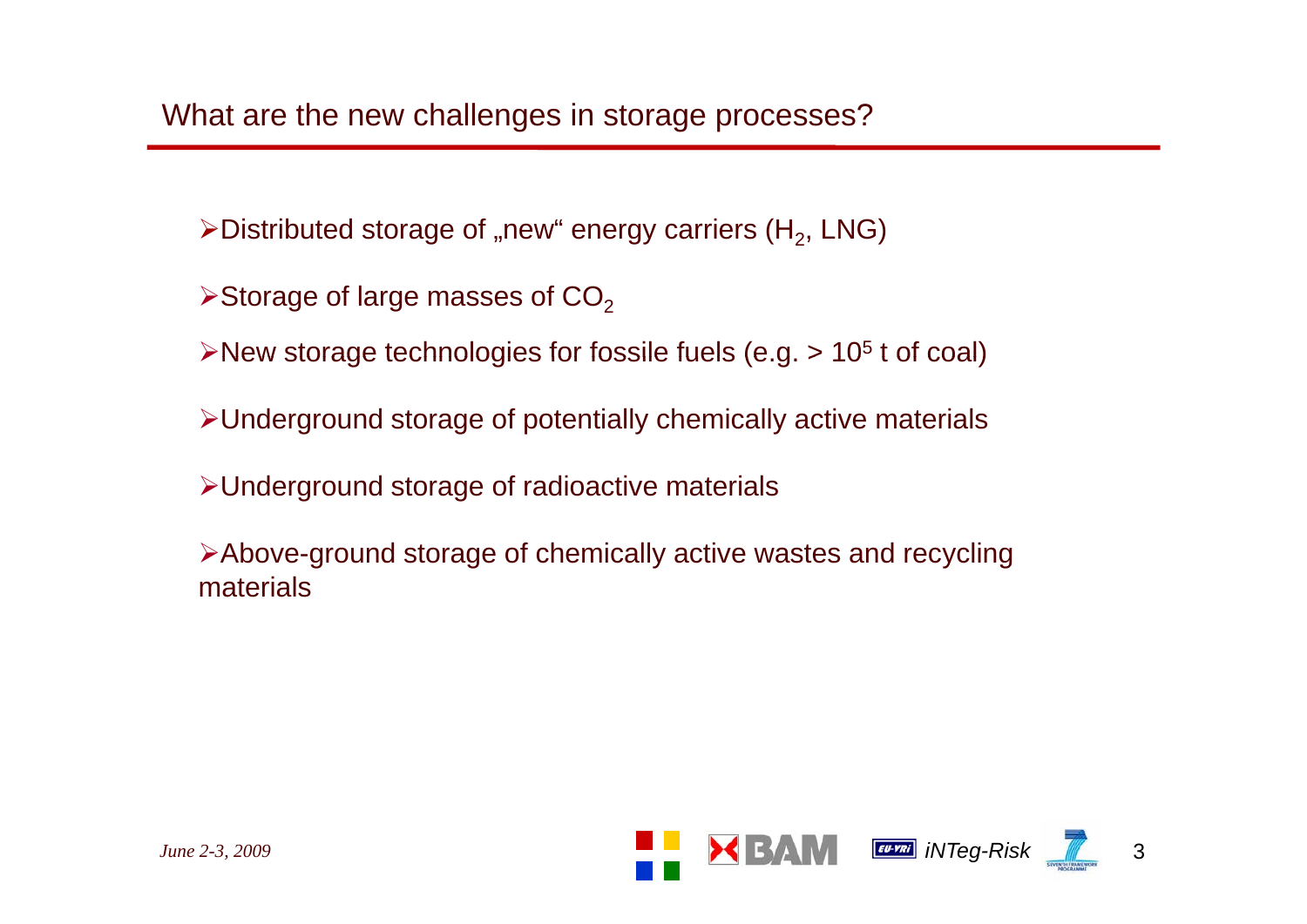#### New storage technologies for fossile fuels

#### above-ground silo coal storage at a power plant (2 x 50.000 t) (from www.eurosilo.com)





underground coal storage at a power plant (from www eurosilo com) www.eurosilo.com)

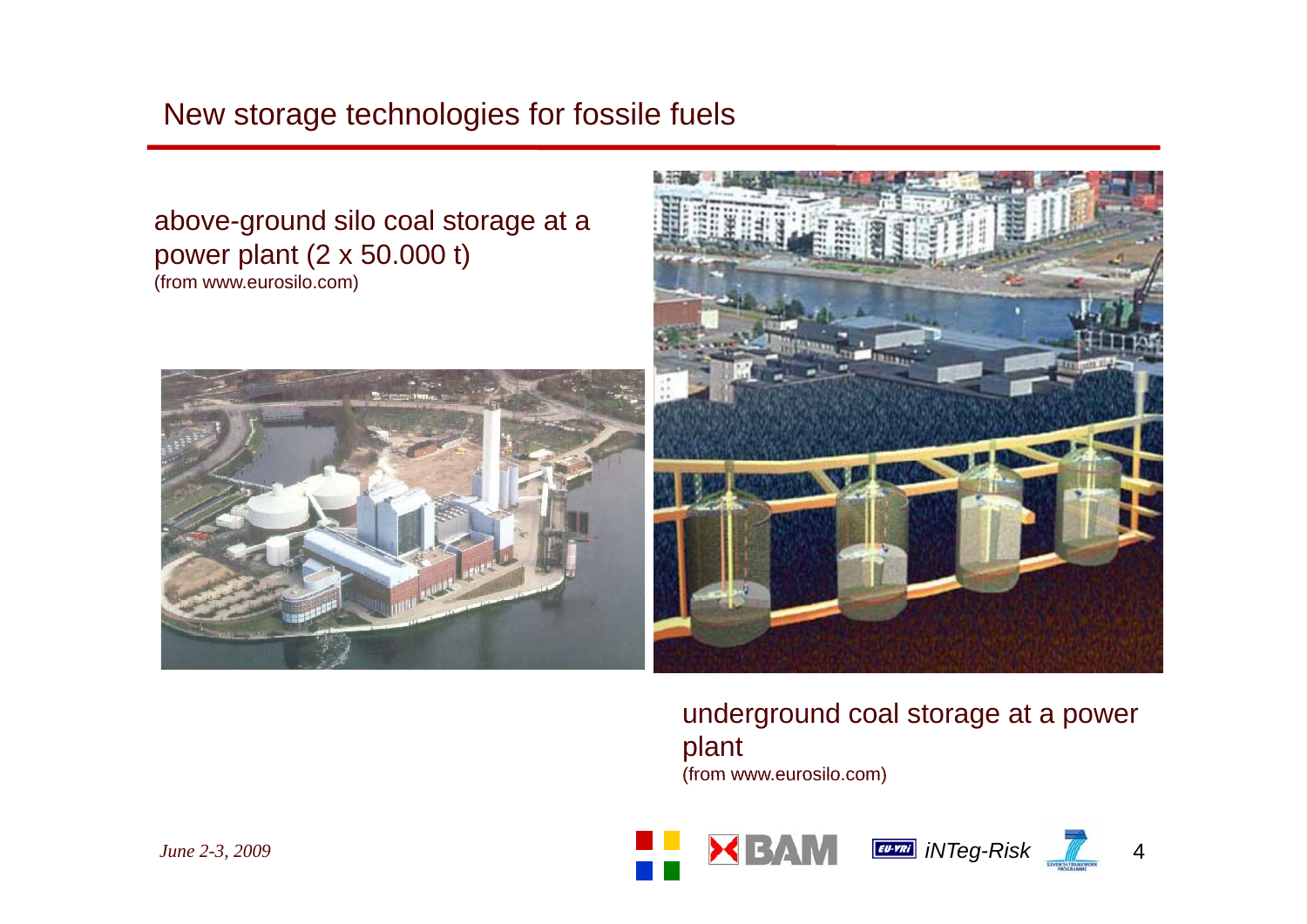#### Underground storage of potentially chemically active materials





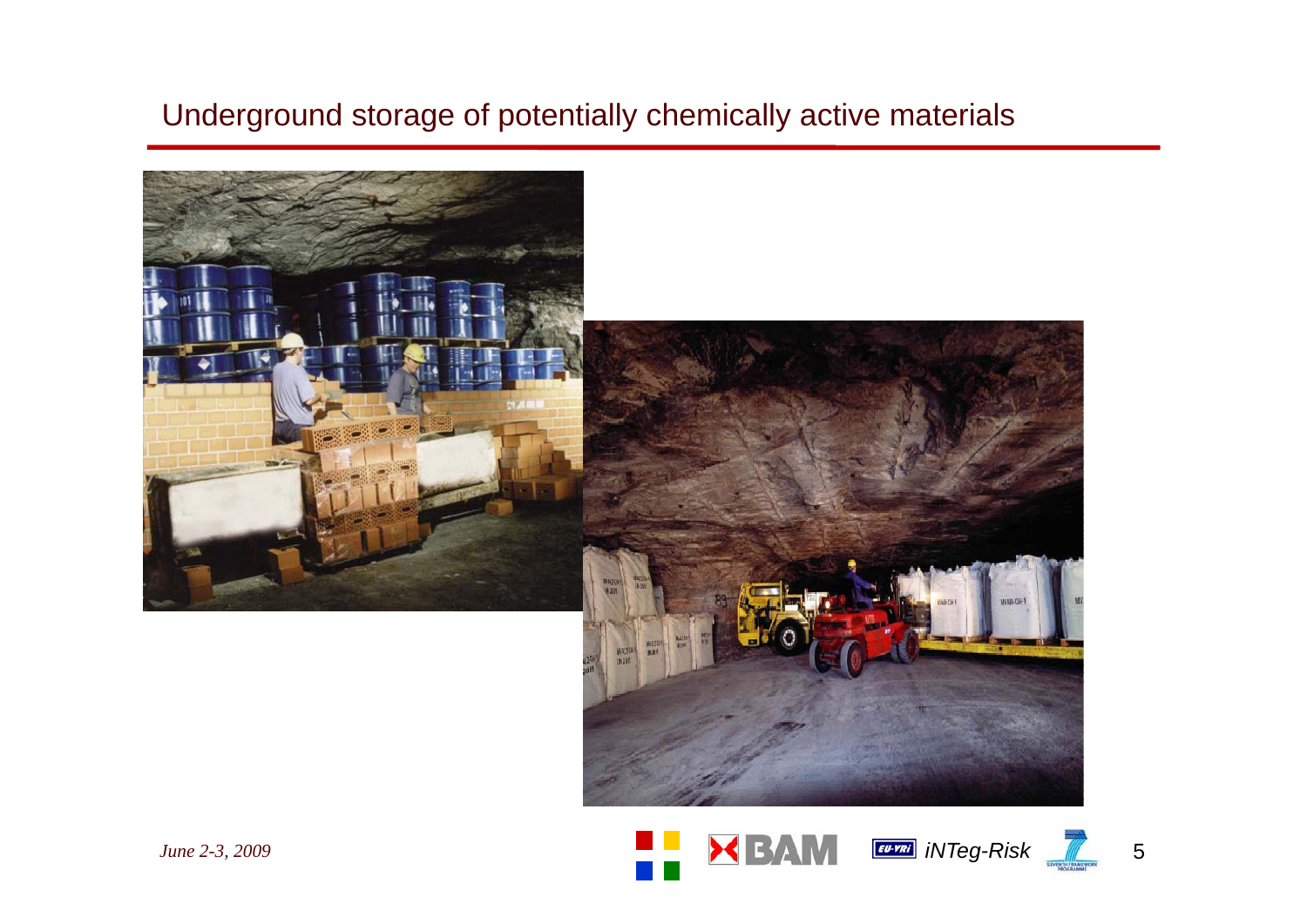#### Emerging risks consideration: technical issues

¾Failure of equipment for storage, shipping or conveying liquid and pressurized H2,

¾What is the "acceptable" maximum size for storage containers for H2?

¾Large coal storage: autoignition of densely packed coal, insufficient preventive methods or effective fire

¾prevention that renders coal storage unusable (such as clogging to prevent transport).

 $\triangleright$ Interaction of long-term thermal and chemical stability of wastes with rock layer mechanical stability,

 $\triangleright$ Hazards of unintentional CO<sub>2</sub> release from containers for intermediate storage and transportation (will be addressed by Pertti Auerkari et. al.)

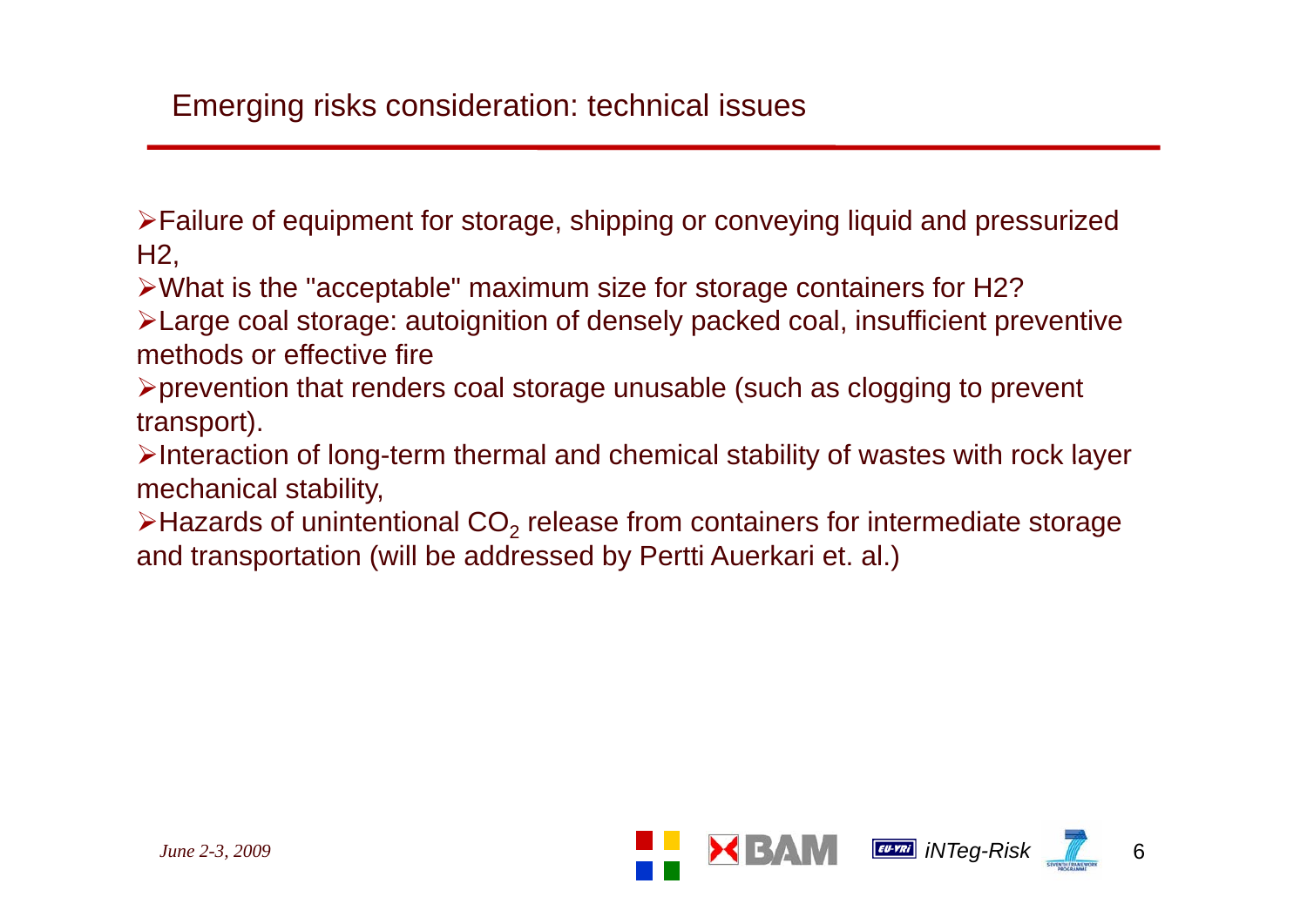$\blacktriangleright$ Methodologies for lessons-learning from accidents, evacuation

¾management respecting human behaviour in deep and complex underground infrastructures

¾Large underground coal storage: HSE risk to personnel and emissions; in addition, the risk of lost district

¾heating capacity that can be critical under mid-winter cold spells (clogged transport is enough to disrupt coal feed),

 $\triangleright$ .....

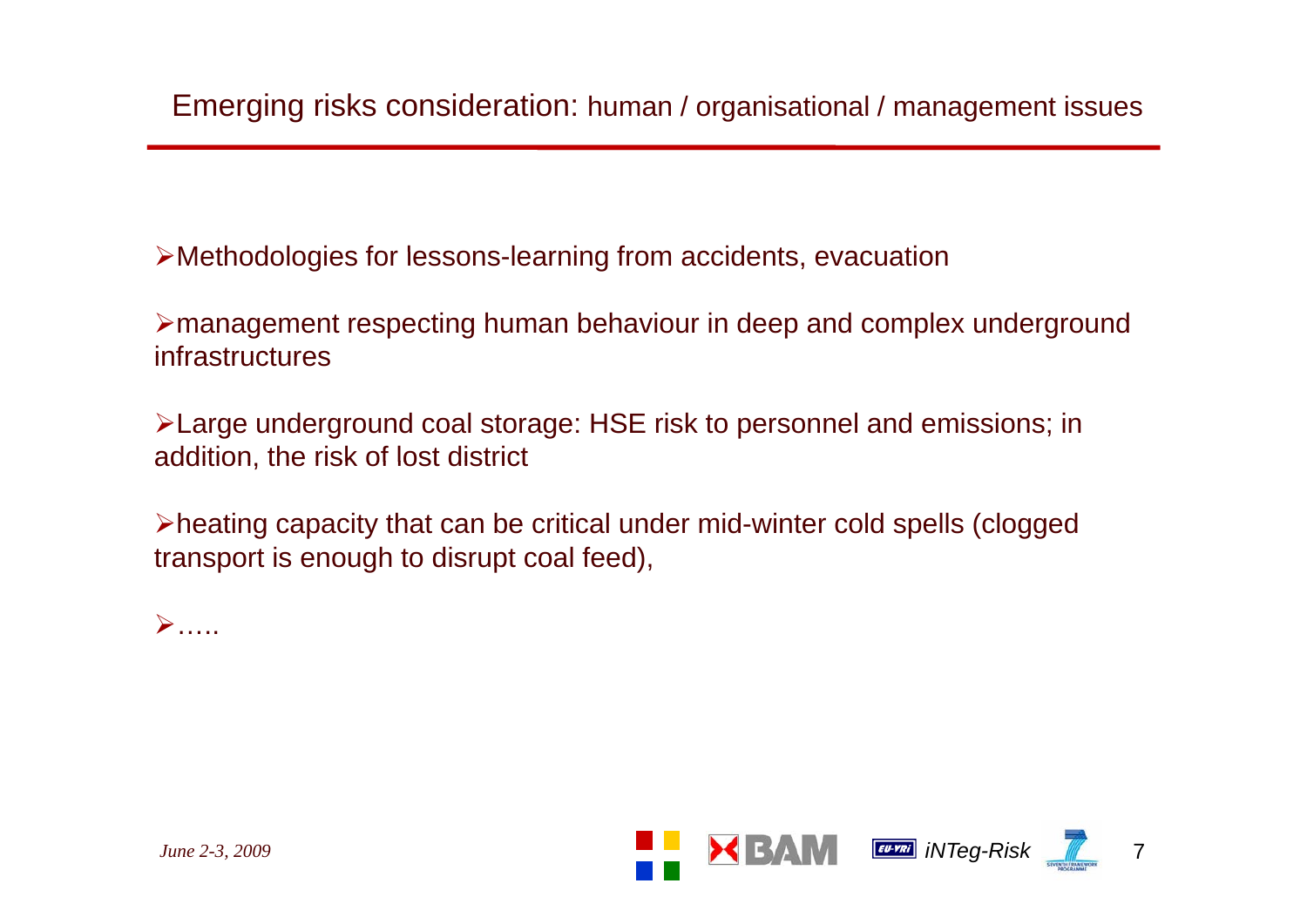≻Acceptance of hydrogen applications (problem of oxyhydrogen),

¾Risk mitigation of fires, explosions and toxic gases in the surrounding of large storage facilities by constructional, organisational and communicational means



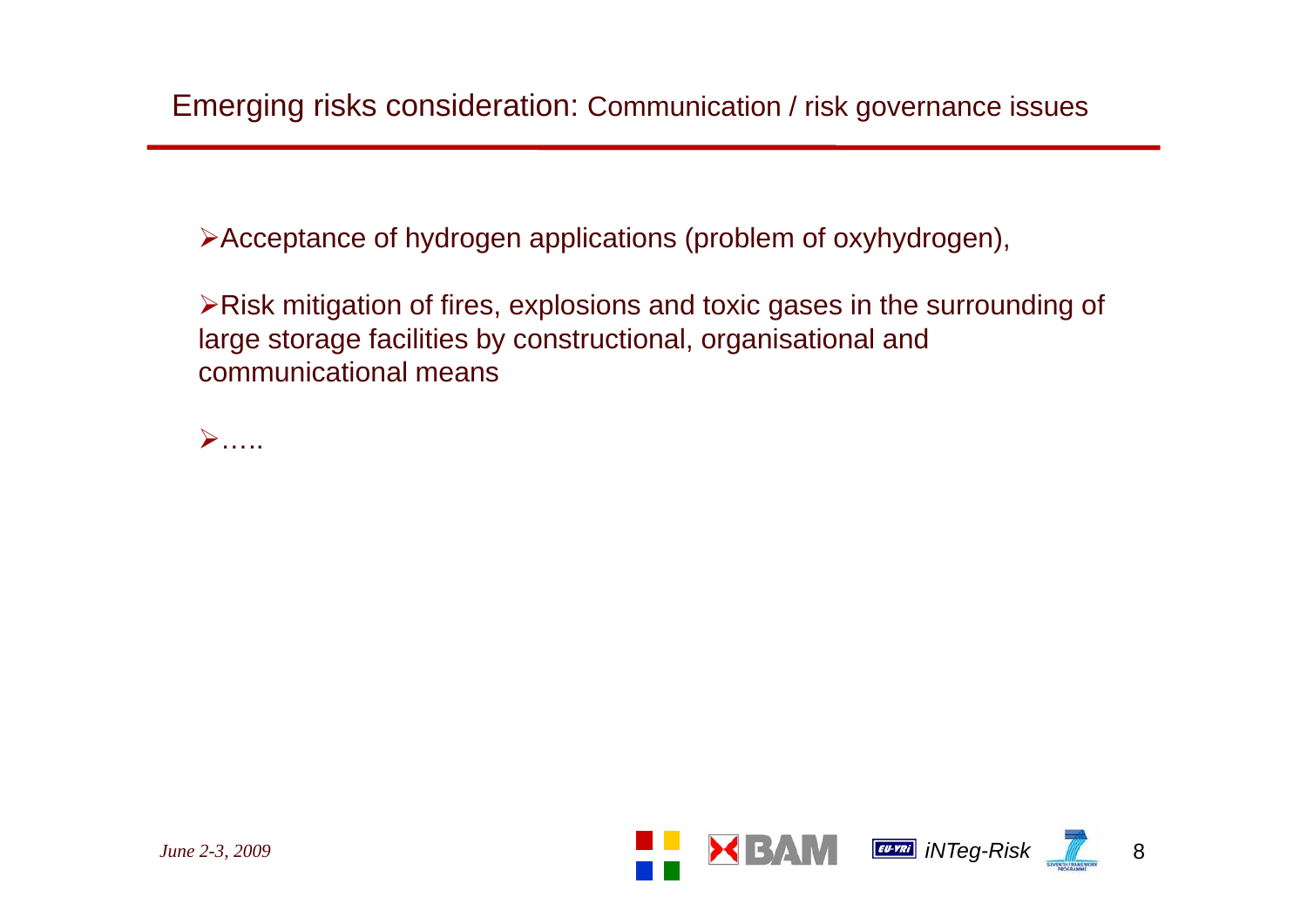¾the identification and evaluation of emerging risks for large-scale storage of liquid  ${\sf H}_2^{},$ 

¾the identification and evaluation of emerging risks of large-scale storage of  $\mathsf{CO}_2$  (will be addressed by Pertti Auerkari et. al.),

¾the application of new mathematical models for physical and chemical processes in the deposits,

 $\triangleright$  development of a new quick test for thermal stability of waste,

¾development of a classification system of waste according to hazard indicators,

 $\blacktriangleright$  application of QRA,

¾application of technical barriers to dense coal ignition,

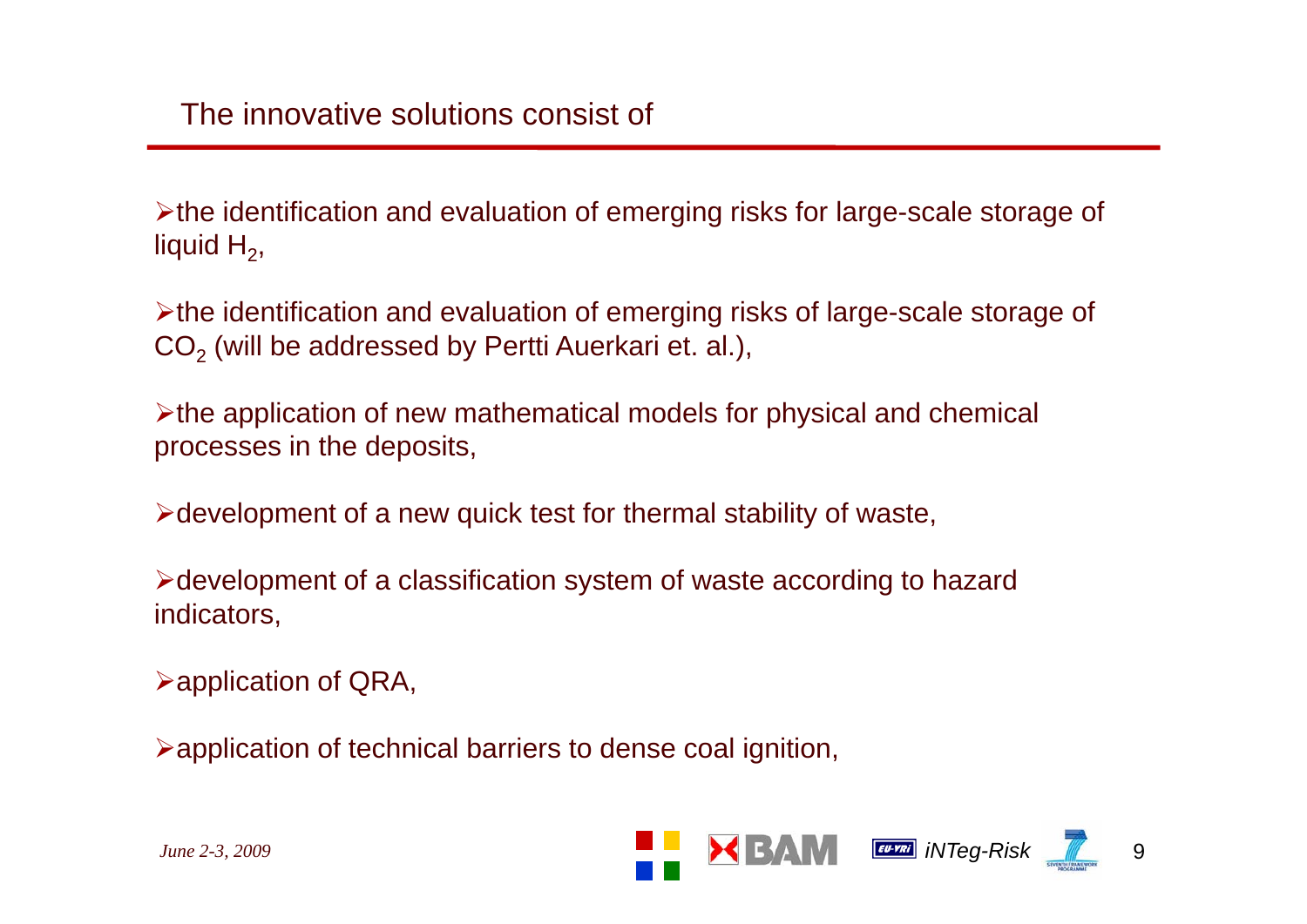Example: Unexpected reactions of wastes in underground storage facilities

- $\bullet$  Based on
	- "Stocamine" rapport d'expertise pour la Commission Locale d'Information et surveillance (C.L.I.S) du centre de Stockage de Déchets Ultimes Stocamine à Wittelsheim (France) (2003)
		- Alain Cantineau
		- Alain Kiennemann
		- Pablo Lerena
		- Alain Lugnier

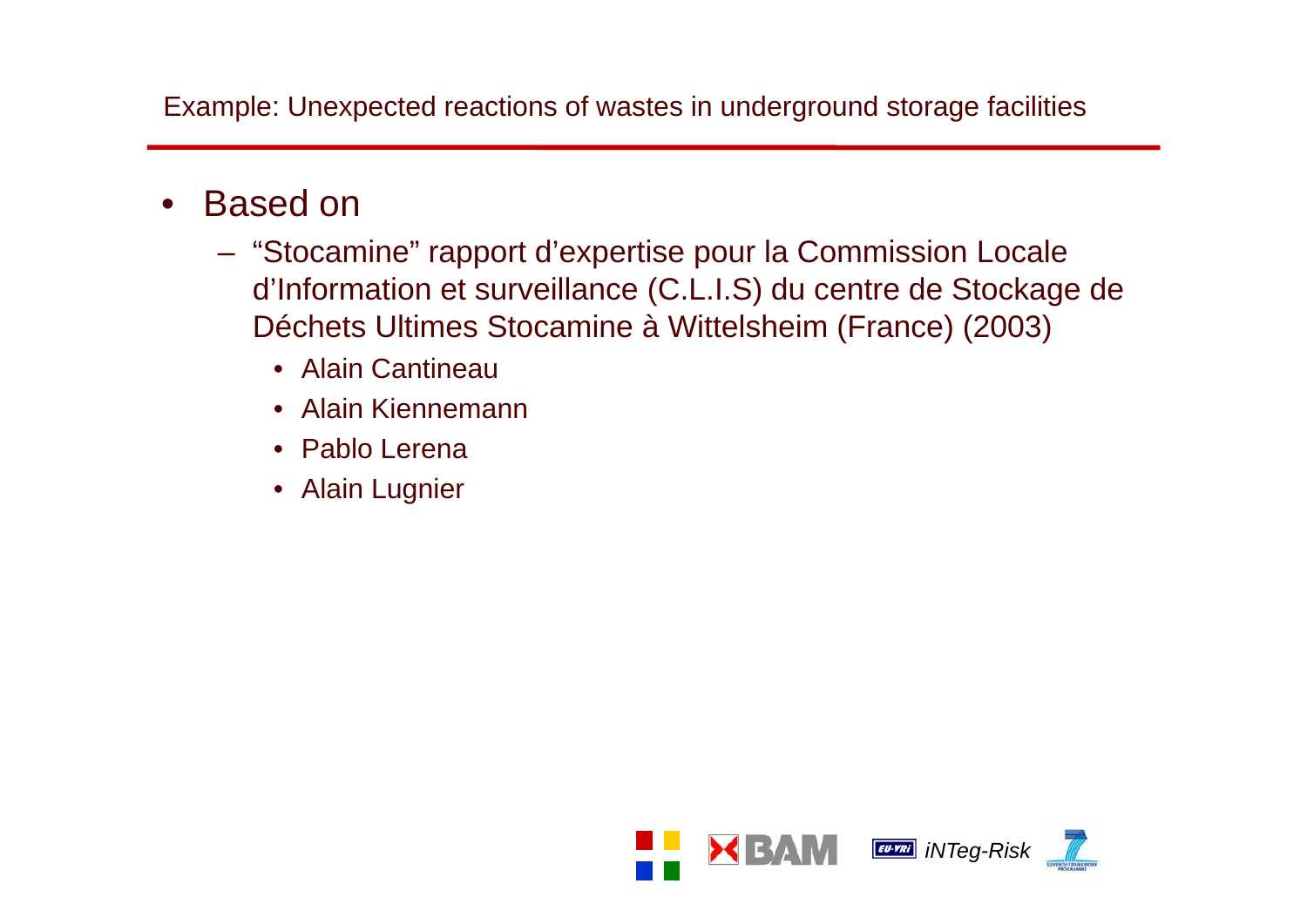# **Outline**

- $\bullet$ Description of the incident
- Hypothesis of the origin of the fire
- $\bullet$ Consequences of the incident
- $\bullet$ Lessons learnt

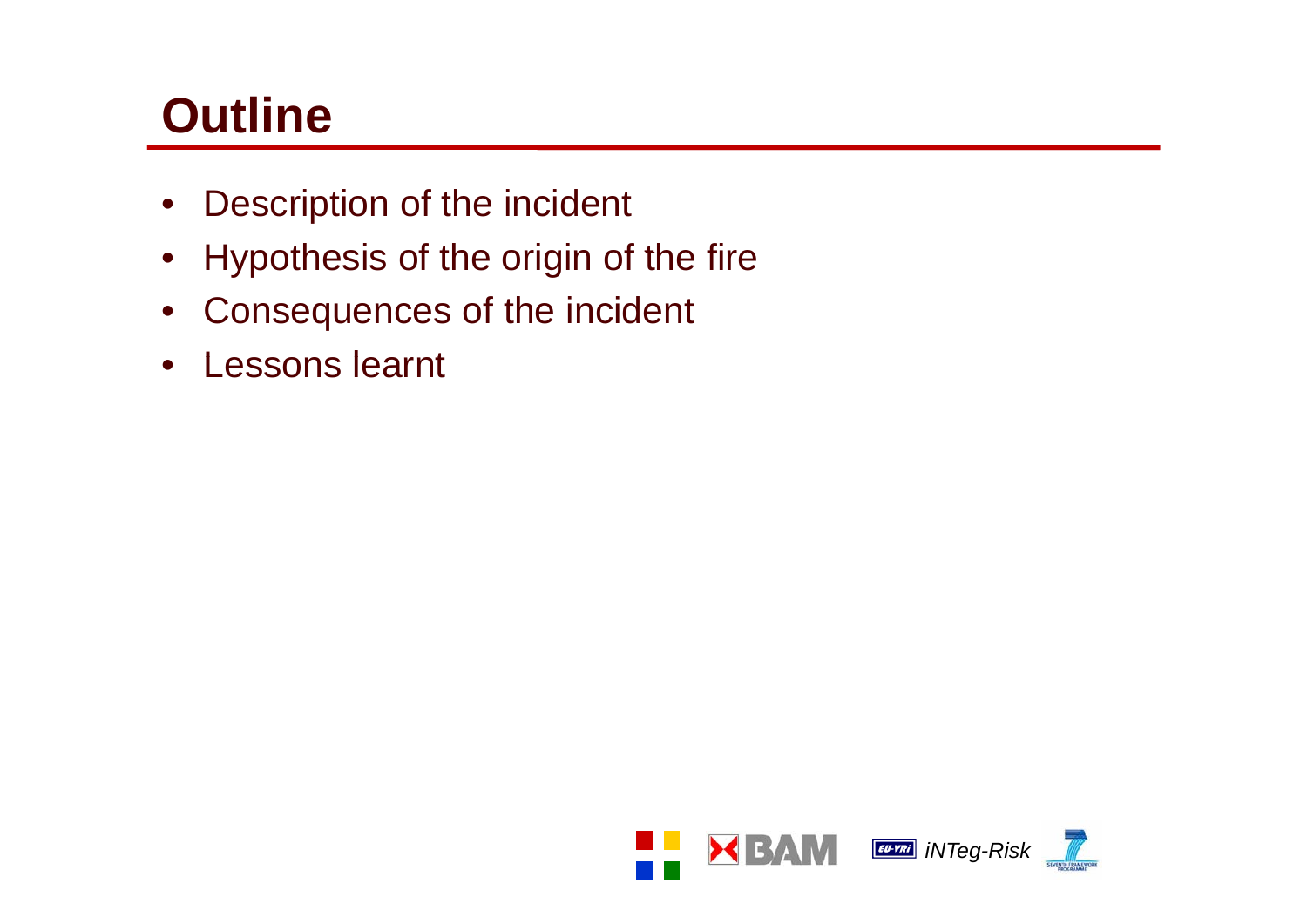### **Stocamine: underground storage of waste**



Source of the picture: BMG Engineering, Schlieren- Zürich

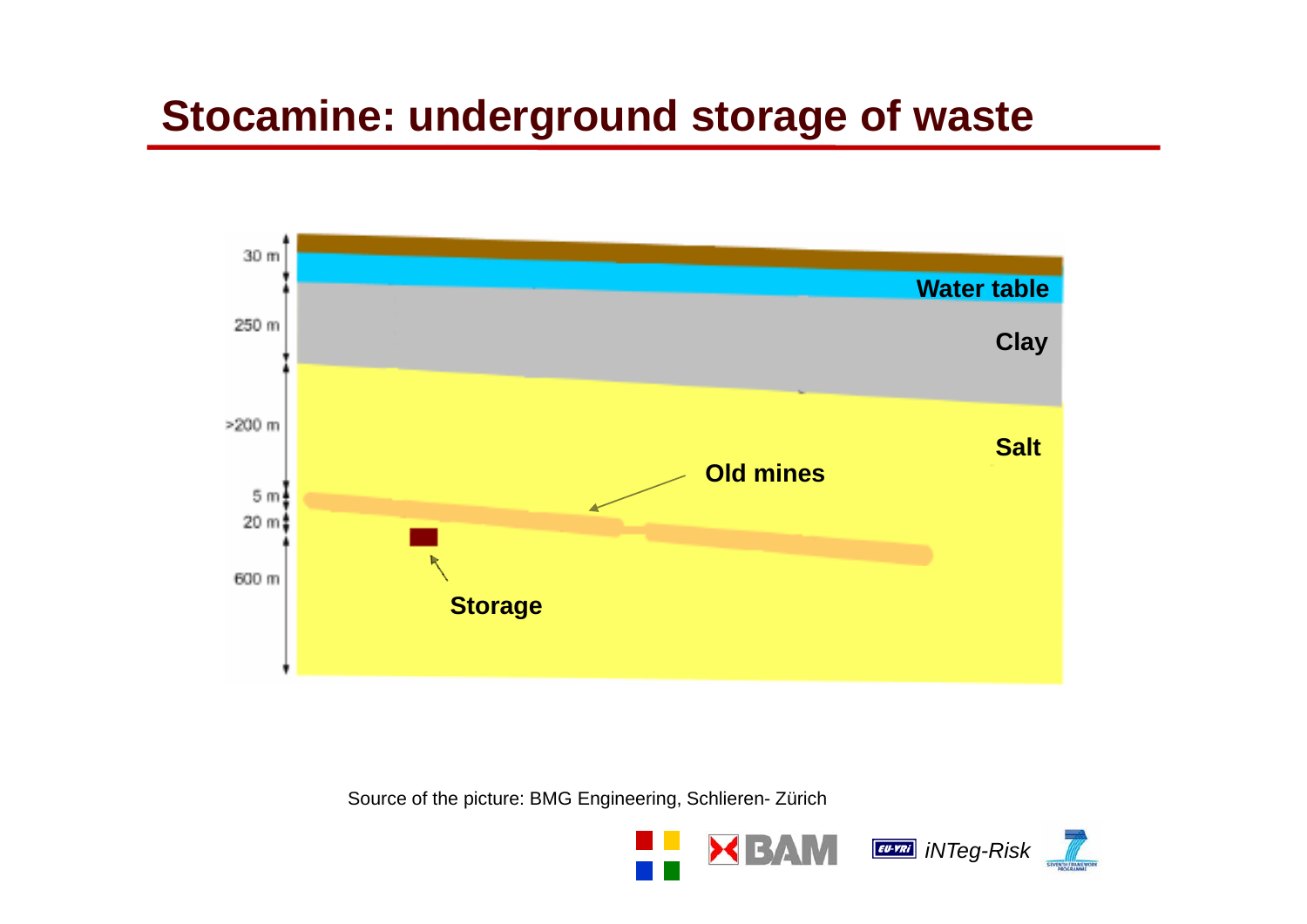**Picture from a similar storage (Nerfa- Neurode in Germany)**



Source of the picture: BMG Engineering, Schlieren- Zürich

 $M_{\perp}$ 



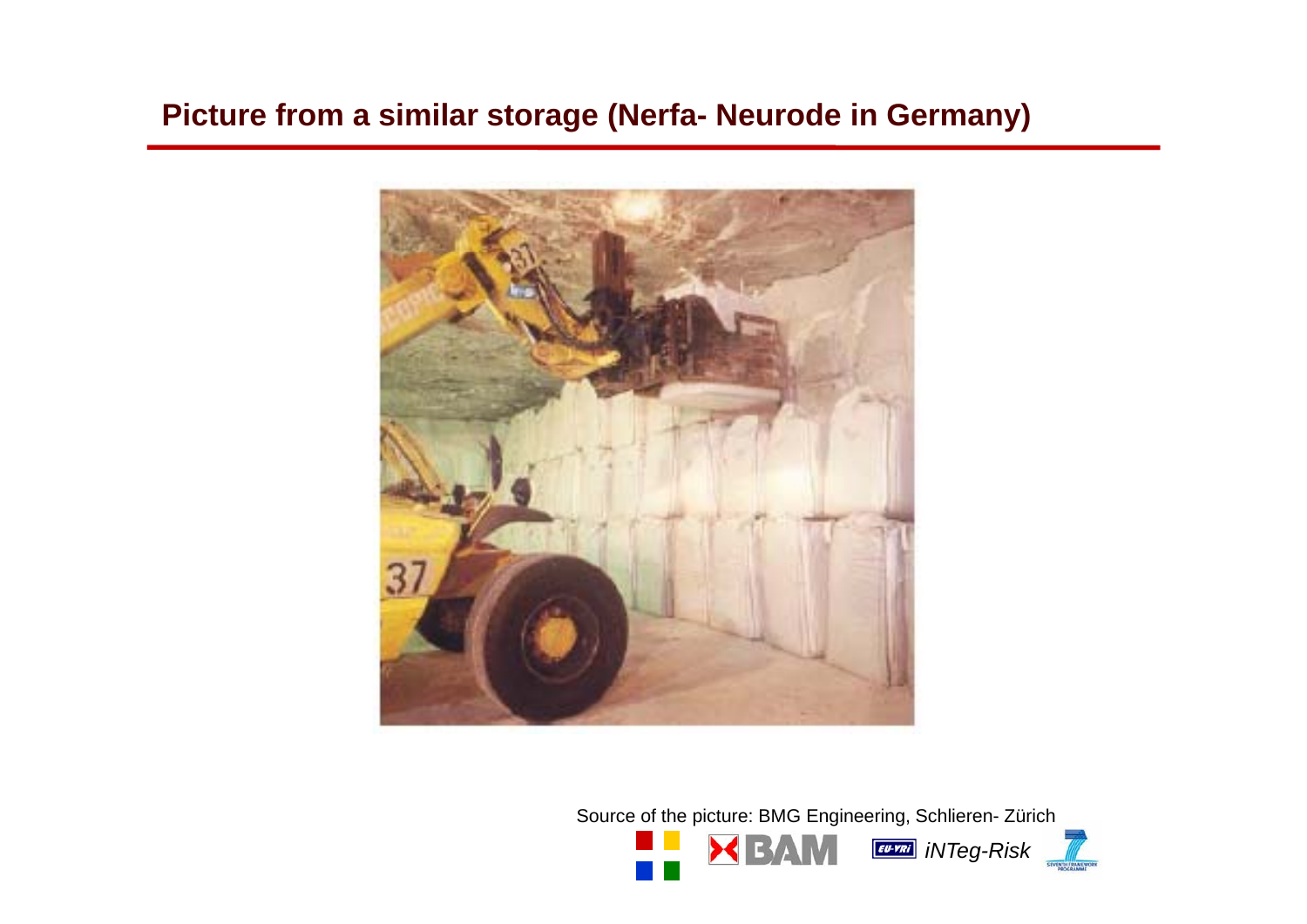## **Fire**

- September 10th, 2002
	- Fumes and smell
- Aeration of the sector is reduced, fire fighting with water
	- Fumes are reduced but not eliminated
	- $CO$ ,  $CO_2$ ,  $SO_2...$  monitoring:
		- Despite two attempts of reducing oxygen still signs of combustion

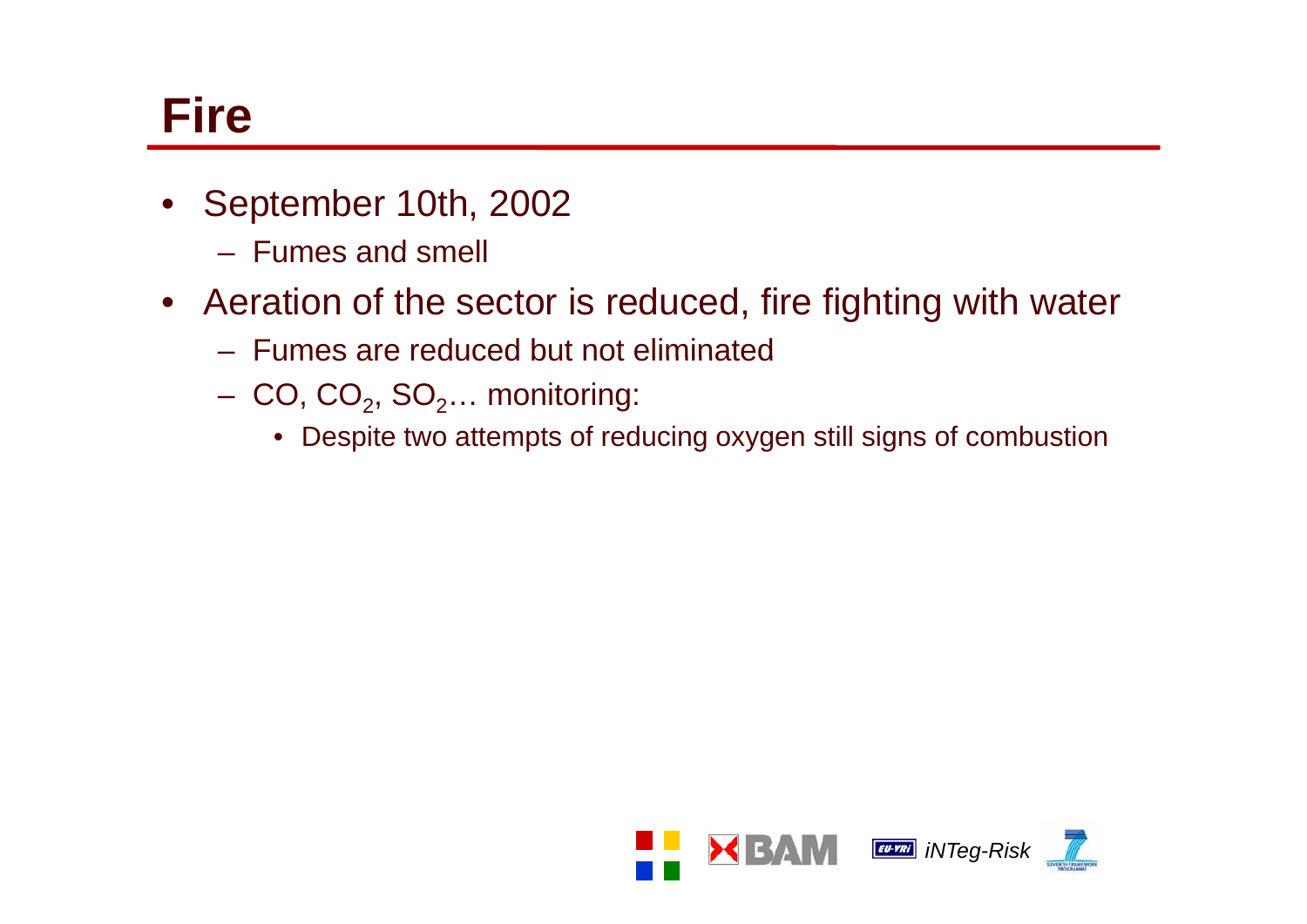## **Fire**

- Final attempt on extinguishing the fire
	- Infrared detection of the hot spots
	- Extinction with water
- November 17th, 2002
	- The fire is extinguished

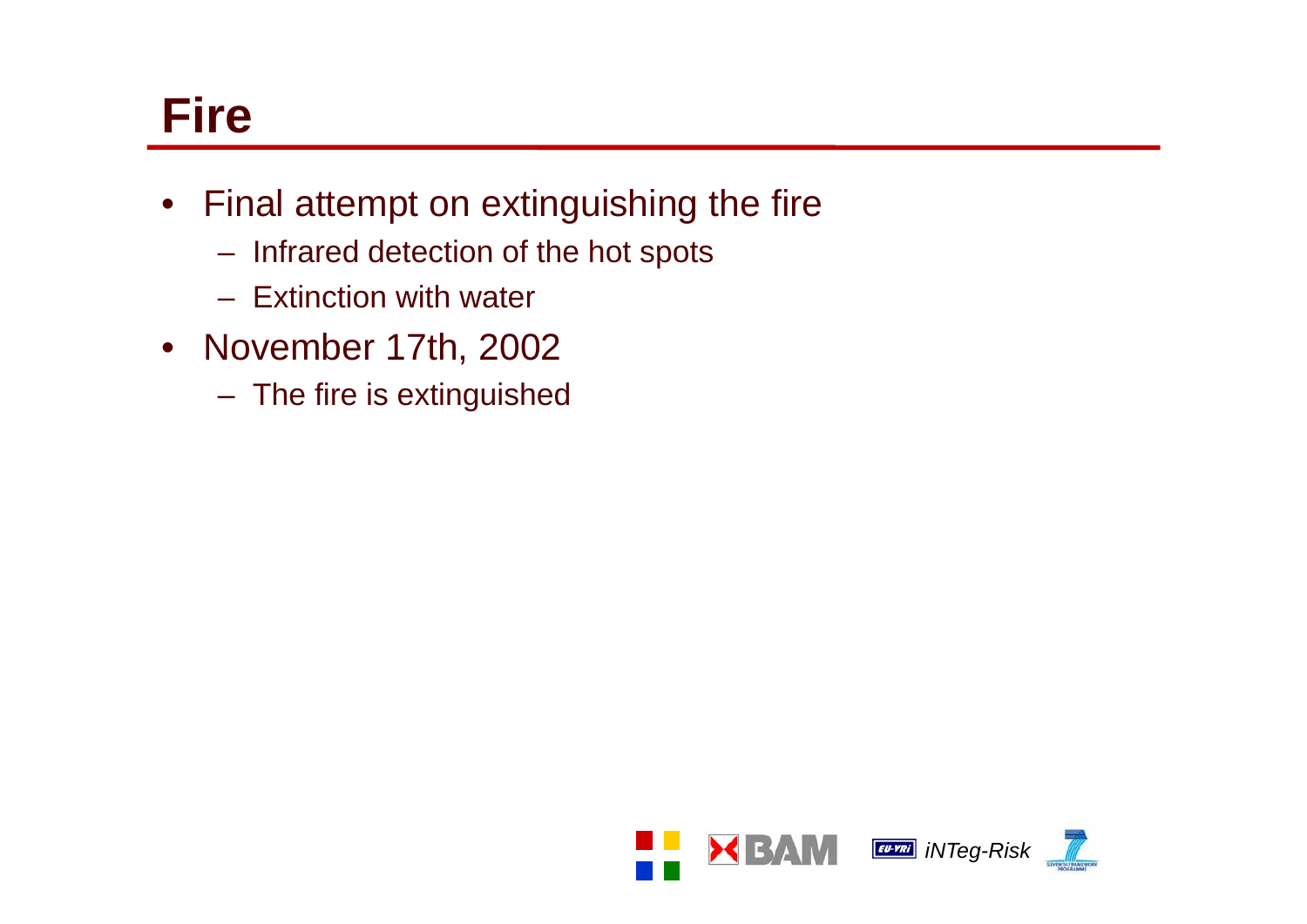# **Origin of the fire (hypothesis)**

- At the beginning of September:
	- Storage of "big-bags": asbestos containing residues of <sup>a</sup> fire
		- Foul odour, liquid drain
- Self-heating of these products
	- Self-sustained combustion also in reduced oxygen atmosphere
		- Presence of oxidizing substances (fertilizers)

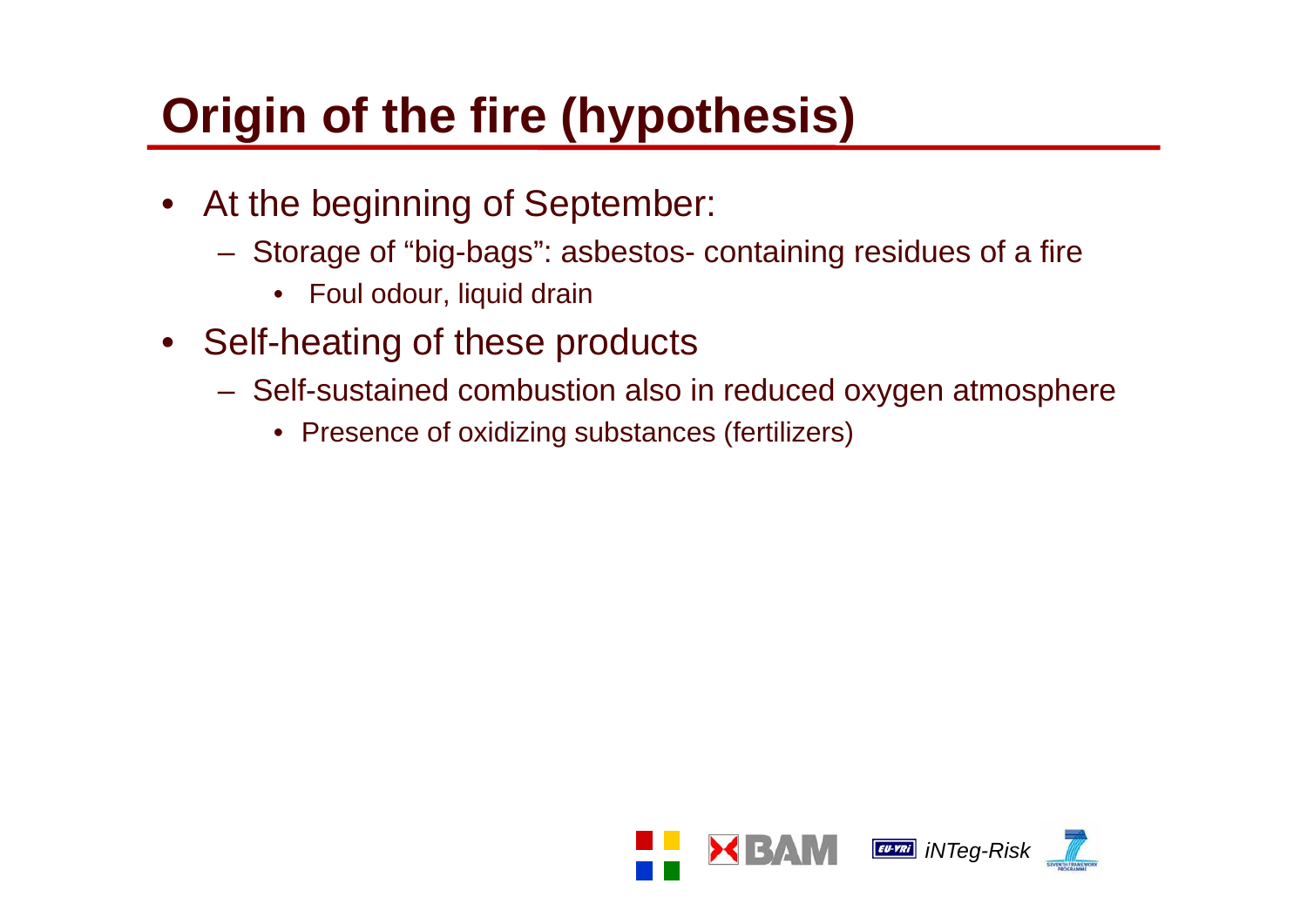# **Consequences of the fire**

- • Exposure of the operators
	- Operators tried first to extinguish the fire without protection
		- As the stored products were supposed not being combustible, no procedure was in place to intervene in case of a fire producing toxic fumes
	- Contamination with dioxin of some galleries
		- Potential exposure during future work in the storage

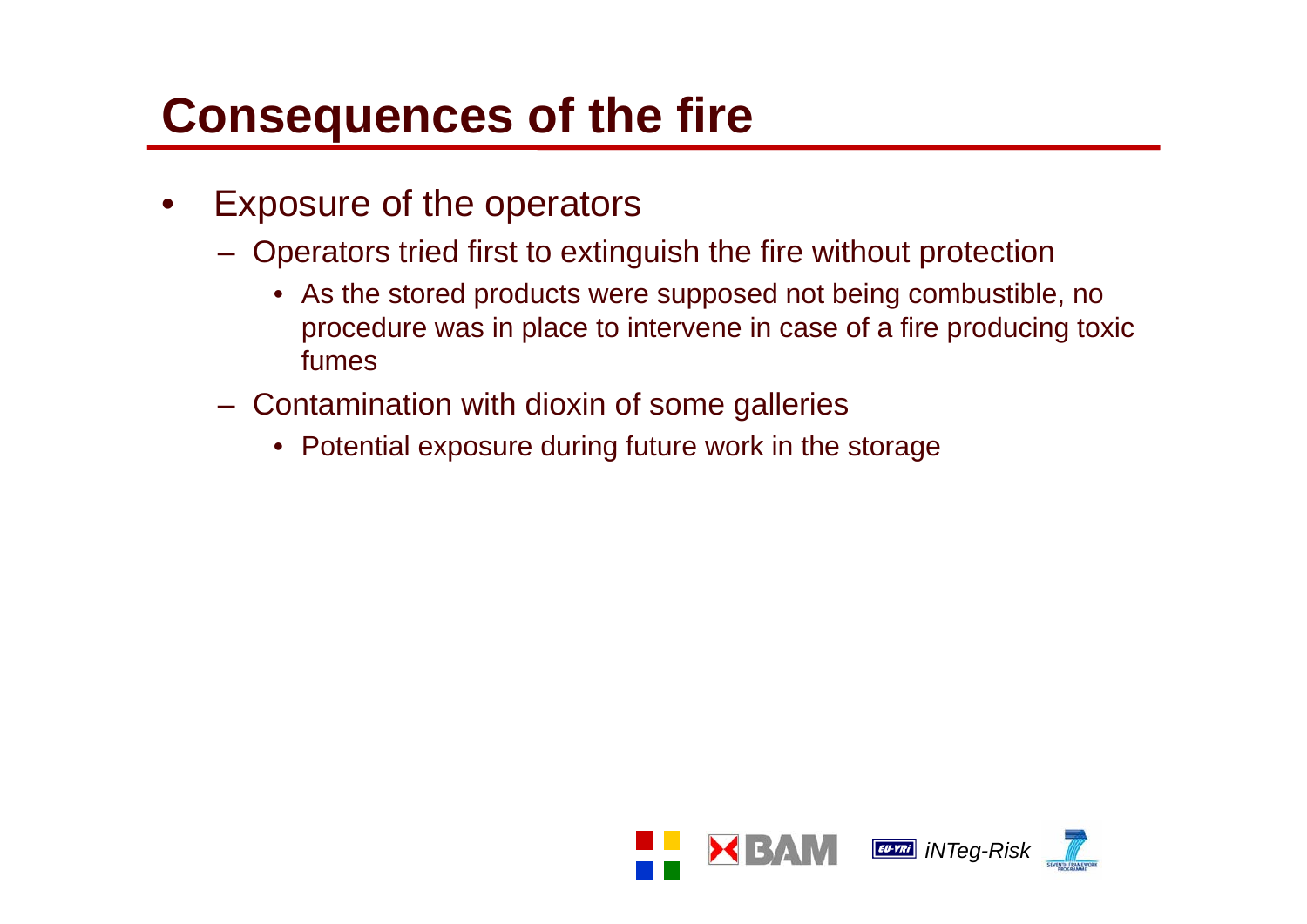# **Consequences of the fire**

- •The activity of the storage was stopped
- •The sector were the fire occurred was closed
- $\bullet$  What to do with the 44000 t of waste present in the mine?
	- Stay forever (closing the shafts)
		- Pollution in 500, 1000 years?
	- Take them out
		- High occupational risks (asbestos)

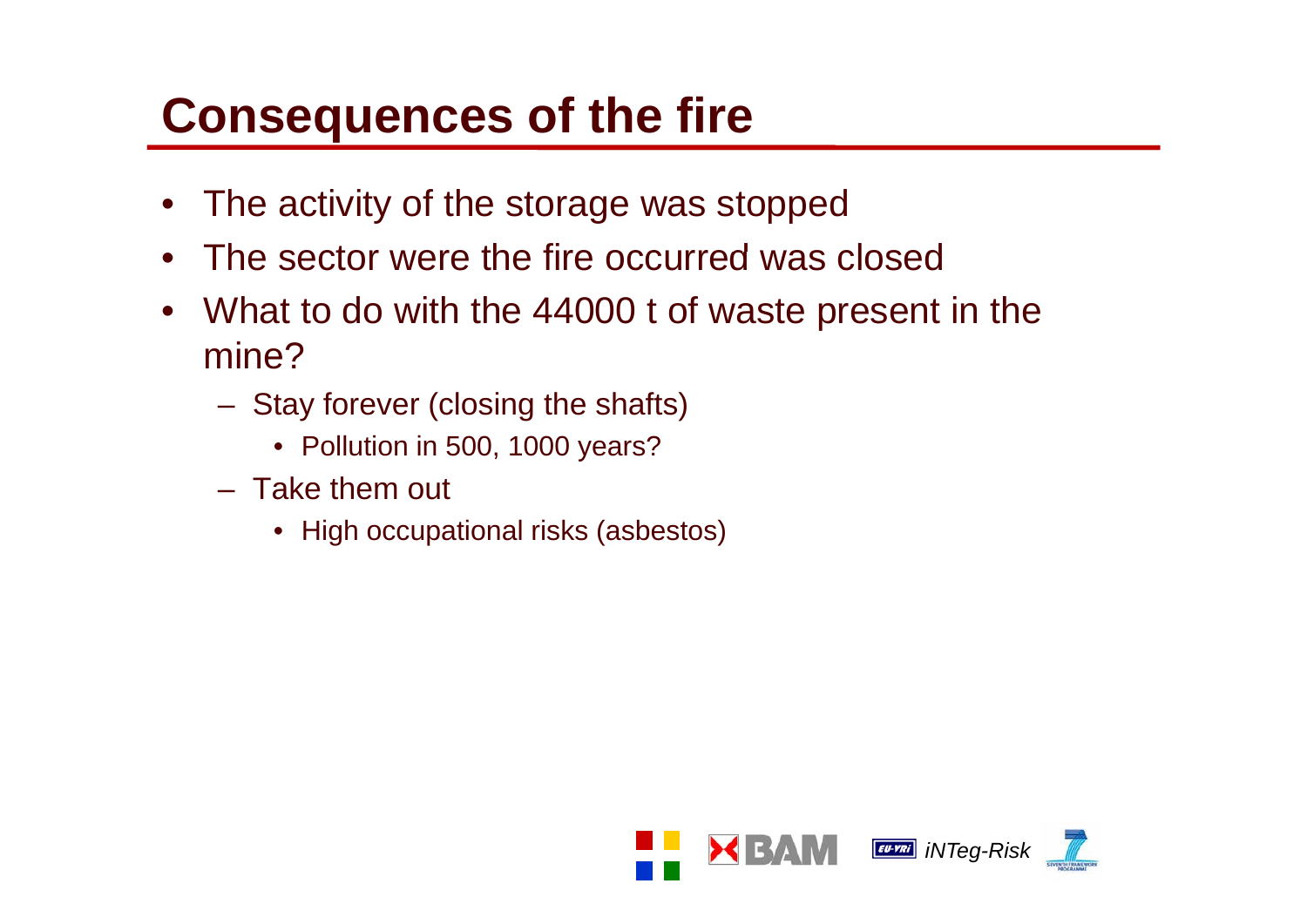### **Lessons learnt**

- The risks related to the thermal instability and combustibility were known but forgotten
	- The fact that asbestos-containing waste may contain combustible or self-heating materials went unnoticed
	- Testing for content of asbestos-containing waste is difficult
- $\bullet$  Improved preventive procedures to avoid storing combustible and self-heating materials
- $\bullet$  Define emergency procedures to intervene if however a fire occurs